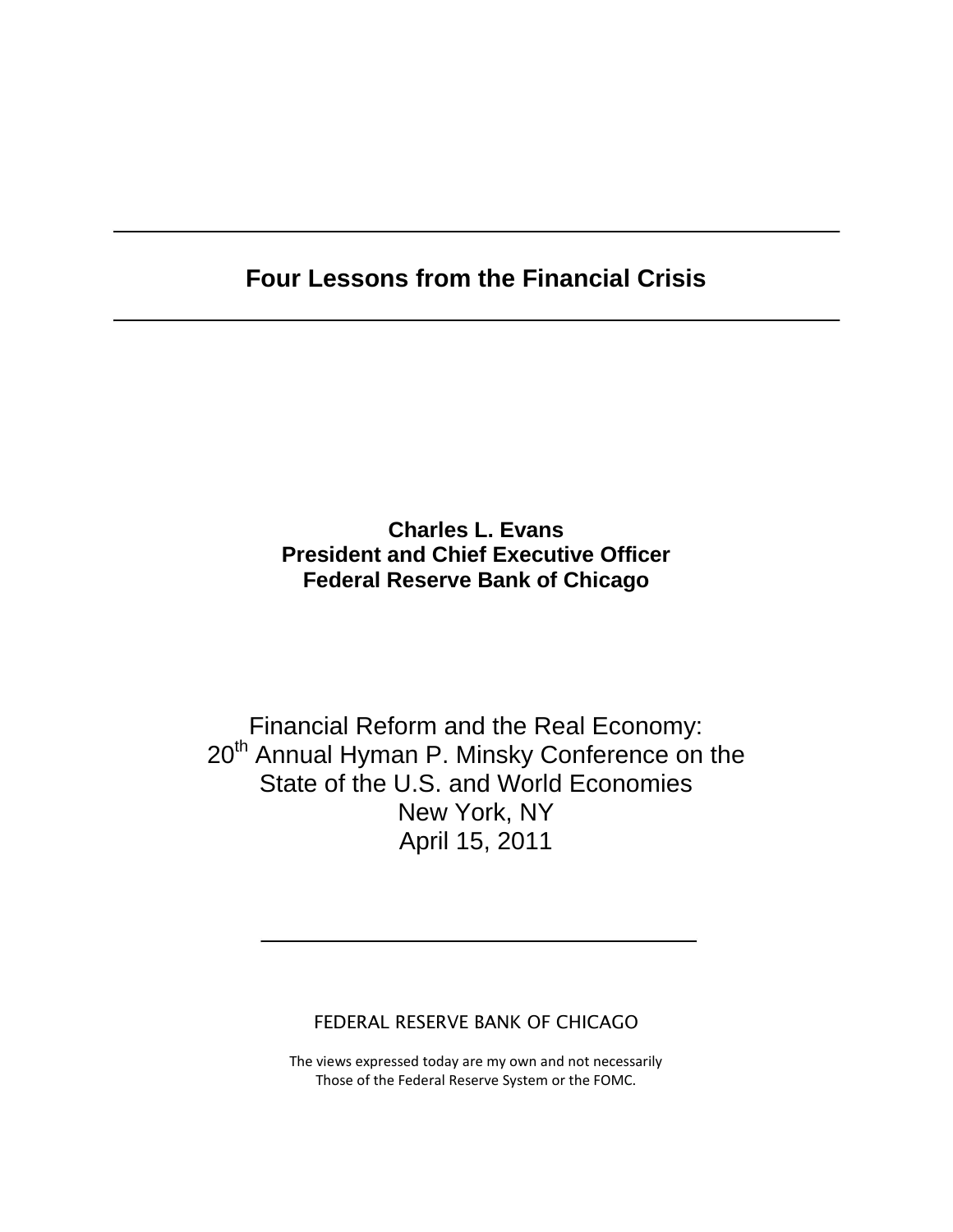# **Four Lessons from the Financial Crisis**

Charles L. Evans President and Chief Executive Officer Federal Reserve Bank of Chicago

#### **Introduction**

Good morning. Thank you, Dimitri, for that very kind introduction. I'm delighted to be here today to be a part of this excellent conference. This year, as in years past, Federal Reserve policymakers have had the opportunity to participate in this distinguished event, and so it will come as no surprise to you that I must begin by saying that my remarks today are my own and do not represent the views of the FOMC or the Federal Reserve System.

#### **Hyman Minsky's Contributions**

This conference honors the work of Hyman Minsky, a scholar who devoted much of his study to understanding the nature of financial crises. Minsky's key insight was that times of economic quiescence can encourage behaviors that often lead to the next period of turbulence. During periods of quiet, market participants become inattentive to assessing, quantifying, and managing risk. The discipline of risk management atrophies; risks are underestimated and underhedged. As a result, the economy becomes less resilient to the next big shock.

Minsky's insights ring true today. The 23 years before the recent crisis were characterized by a low level of business cycle volatility that was virtually unprecedented. This period came to be known as the "Great Moderation," a moniker that deliberately contrasts with the "Great Depression" of the 1930s. Financial participants I talk with acknowledge that during the Great Moderation, risk-management processes and procedures became less disciplined. The risk managers who had lived through the turmoil of the 1970s and early 1980s had retired. They were replaced by a generation of financial managers who grew up never seeing a full blown financial panic or a deep economic recession. This lack of historical perspective on risk was combined with a myopic focus induced by compensation heavily weighted towards short-term performance. As a result, long-term risks imbedded in balance sheets were not assessed, quantified or managed. The failure to appropriately value these risks meant that firms had not taken measures to mitigate the potential impact of a downturn. They were unprepared for the shocks of 2007 to 2009, which included a 30 percent decline in housing values and severe liquidity stresses. This lack of preparation, in turn, made the resulting panic much worse, contributing to a \$13 trillion decline in aggregate wealth and the Great Recession, which has left us with huge resource gaps that have yet to close.

#### **The Response to the Crisis of 2007–09**

By any measure, the financial turmoil we endured from 2007 through 2009 ranks as a once-in-a-lifetime crisis. The unprecedented stresses during this crisis required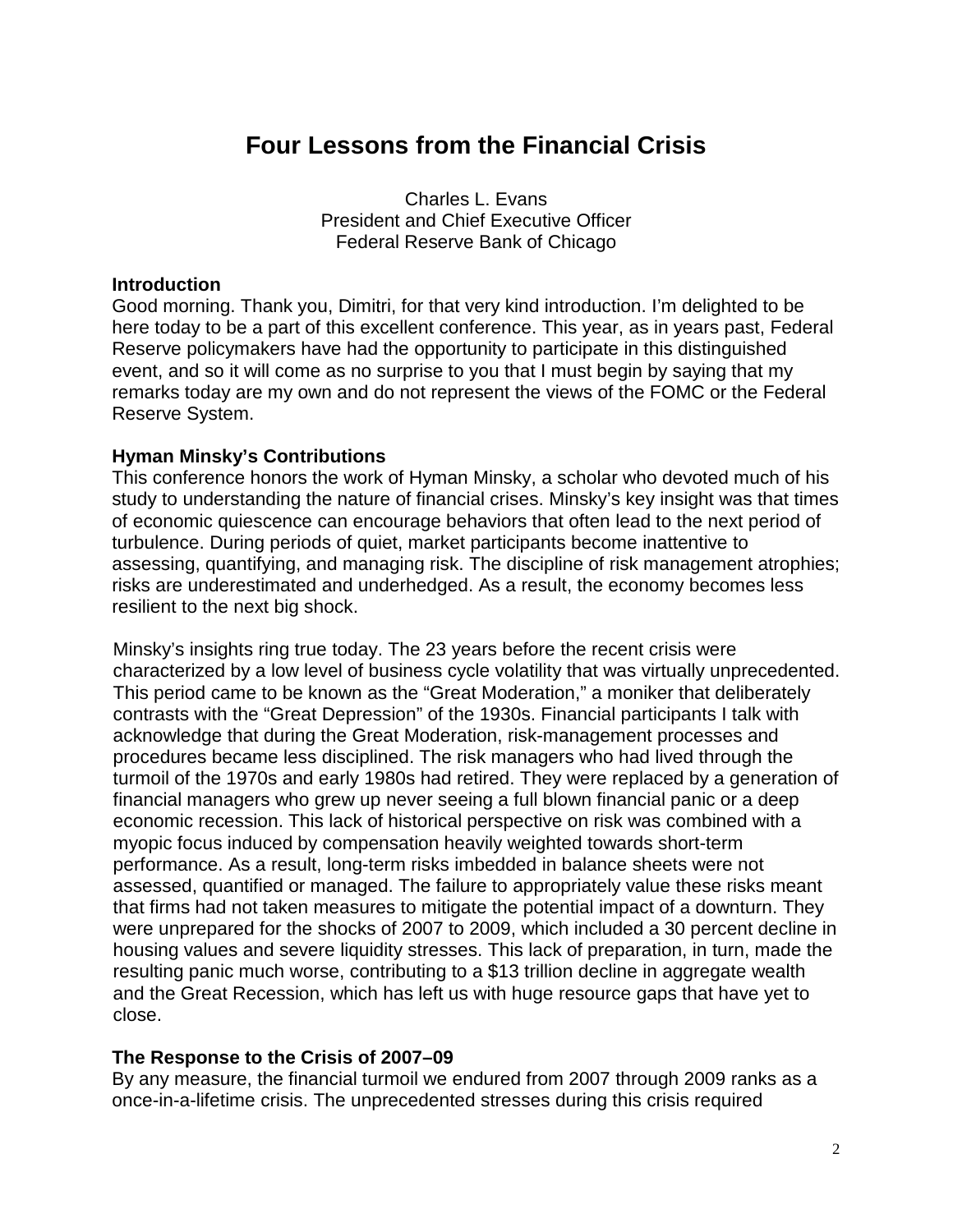unprecedented policy responses. The Fed's monetary policy response pushed the federal funds rate down to zero and expanded the Fed balance sheet by \$1.7 trillion in large-scale asset purchases. The Fed's credit easing policy response created innovative facilities to provide liquidity and credit to those markets that needed it most. In doing so, Chairman Bernanke and the Fed drew on lessons from the Great Depression, from the Japanese experiences in the 1990s, and from a vast amount of economic research,<sup>[1](#page-2-0)</sup> all of which point to the critical role of central bank liquidity provision in managing financial crises.

The regulatory response from the Fed and the other bank supervisors raised the level of scrutiny on large complex banking organizations and increased transparency, most visibly through the Supervisory Capital Assessment Program. This program subjected the largest 19 banks to uniform stress tests to ensure that they would remain adequately capitalized should the economy encounter more difficult conditions than expected. And finally, the *legislative response* was to enact the Dodd–Frank Wall Street Reform and Consumer Protection Act which includes, among many other things, establishment of the Financial Stability Oversight Council, new failure resolution procedures, heightened prudential standards for large banking organizations and strengthened regulation of the over-the-counter derivatives market.

Today I would like to discuss four lessons that I have taken away from this time period. An undercurrent that runs through these lessons is, "Did we get this right?" These have been enormous policy responses to enormous disruptions to our economy. None of these policies are guaranteed to work perfectly. But taken together, they can provide stronger safeguards for the banking industry and the economy. We need to learn from the events of the last four years if we are to successfully combat future crises that might arise.

#### **Lesson #1: The Importance of Market Discipline**

The first lesson I want to highlight is that market discipline is probably the best line of defense against systemic instability. At a minimum, market discipline is a vital element in our defenses. A bottom-line message should be: Creditors need to expect losses if a firm they lend to gets in trouble.

There are many reasons why market discipline can fail. Some are inherent to the process of financial intermediation, and help justify the regulatory structures I will discuss in a moment. But one critical factor that does not fall in this category is the "toobig-to-fail" problem.

Many observers recognized this long before the crisis, including former Minneapolis Fed president Gary Stern in his prescient book, aptly titled *Too Big To Fail: The Hazards of*  Bank Bailouts.<sup>[2](#page-2-1)</sup> Gary wrote this book in 2004, a full three years before the onset of the

<span id="page-2-0"></span> $<sup>1</sup>$  See, for example, Bryant (1980) and Diamond and Dybvig (1983). Earlier work by Friedman and</sup> Schwartz (1963) also pointed to the role of central bank liquidity for financial and economic stabilization.

<span id="page-2-1"></span> $2$  Feldman and Stern (2004).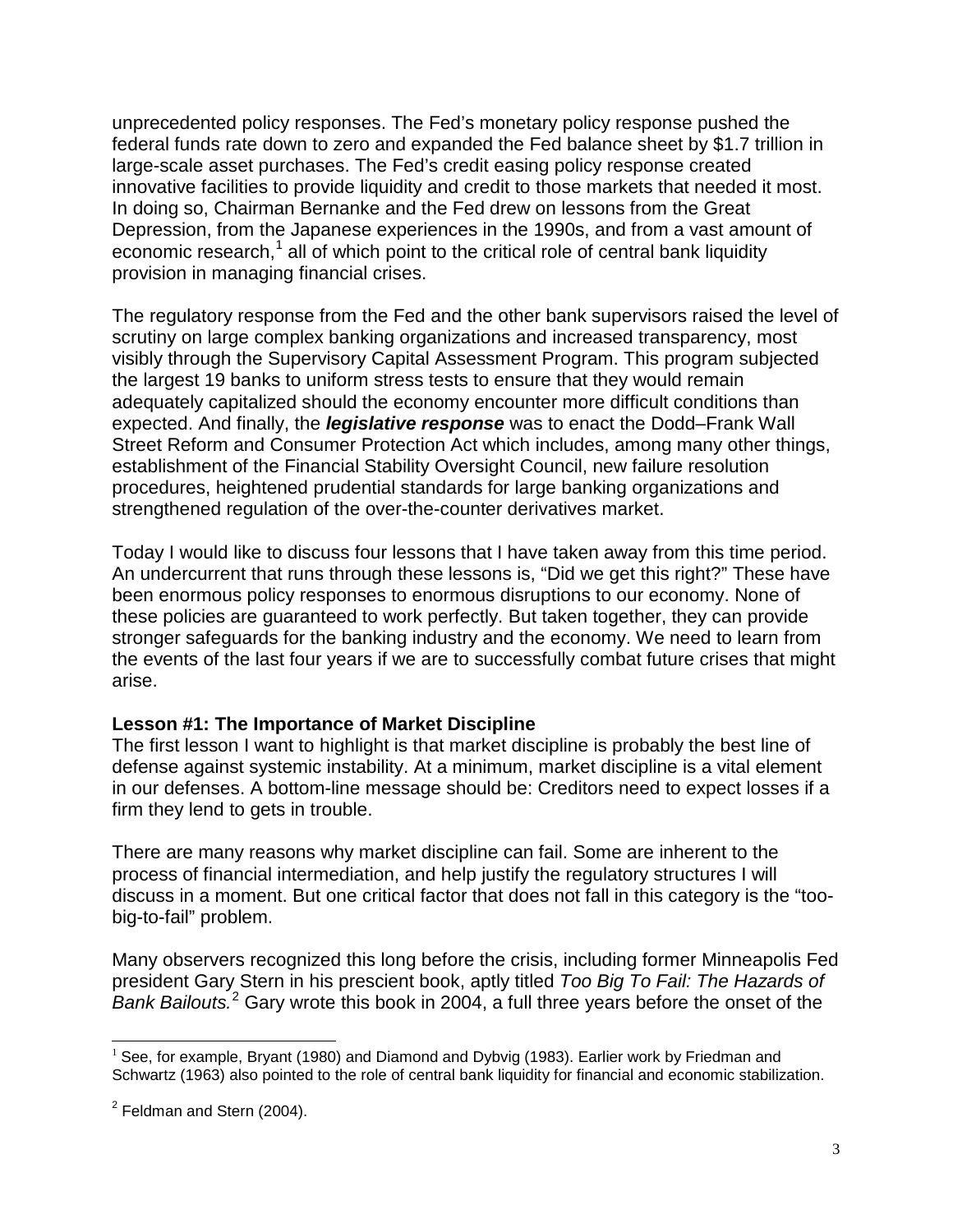crisis. His warnings hold true today. The fundamental defense against excessive risktaking by financial intermediaries is that their creditors demand adequate risk premiums against those states of the world where the intermediaries take losses. The assumption of government intervention changes this calculus to the benefit of banks and their creditors, but to the detriment of society as a whole.

Make no mistake: Risky debt must be more expensive, and all debt has risk. We know we're in trouble when financial market participants take it for granted that the liabilities of large financial firms will ultimately be guaranteed by the government. We've seen striking examples of this problem. The most egregious example probably is the wafer thin spreads paid by Fannie Mae and Freddie Mac over Treasuries. Clearly, investors expected that Fannie and Freddie would be bailed out in the event of a crisis, and these expectations were, of course, fulfilled to the tune of \$154 billion to date.

An article in the *New York Times*<sup>[3](#page-3-0)</sup> from 2009 gives another striking example of this toobig-to-fail psychology. The article discusses how the huge asset management firm Pacific Investment Management Company (PIMCO) took large positions in General Motors Acceptance Corporation (GMAC) bonds in 2008. PIMCO paid just pennies on the dollar for the bonds. The article describes the purchase as an explicit bet that the government would provide support to GMAC, ensuring that its debt would pay off at par. Needless to say, PIMCO won the bet. Given this market psychology, it's no surprise that ratings agencies explicitly take into consideration the expectation of a government bailout when rating large financial corporations.

What would market equilibrium look like without the too-big-to-fail psychology? How would we know that creditors of large financial institutions don't expect to be rescued by the government? Clearly investors would continue to hold corporate bonds and securities, including those issued by large financial firms. The difference would be that the spreads of even highly rated securities would be larger than in a too-big-to-fail regime, reflecting their true levels of risk. Such bonds would be priced to reflect their appropriate place within the spectrum of risk, not as quasi-governmental liabilities priced at a modest premium over Treasuries.

In addition, ratings agencies would take minimal account of possible public bailouts in determining the probability of default or loss in the event of default. Finally, liabilities of large firms would continue to be used as collateral for repurchase agreements and derivatives transactions. But the risk of these liabilities would be recognized upfront, with substantial initial haircuts, even in "good times."

As spot-on as Gary Stern's insights were when he warned us of the danger of bailouts, the continued puzzle in all of this is, "How do we get there from here?" Market discipline is devilishly hard to achieve. How do we convince market participants that we really have made a transition to the better equilibrium without too-big-to-fail and that creditors of failing financial firms will bear real losses?

<span id="page-3-0"></span> $3$  Leonard (2009).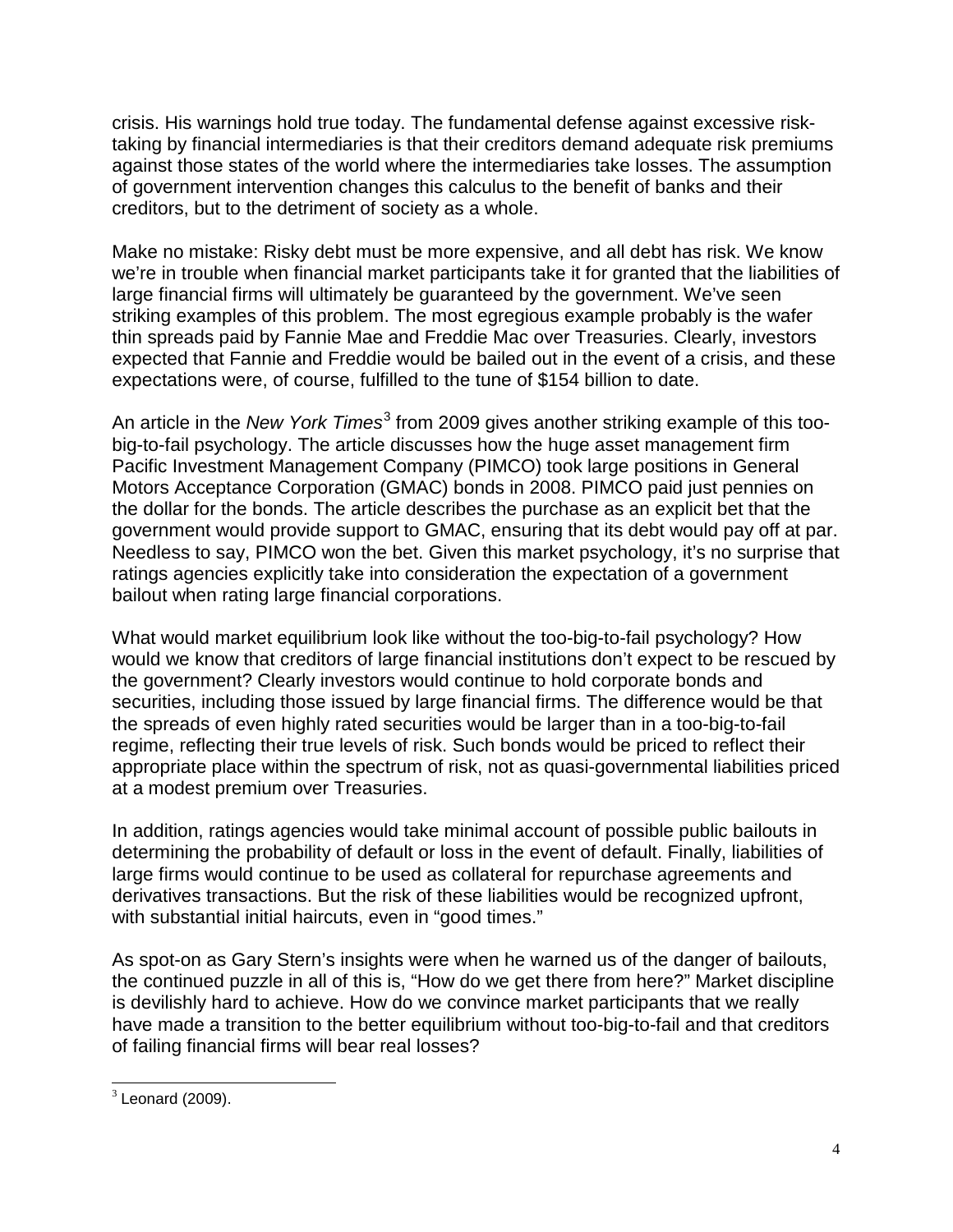The transition to the equilibrium without bailouts means a reduction in the safety net and a market-driven adjustment in liquidity financing, just as markets today are recovering from the crisis. How can such a transition be made credible? The Dodd–Frank Act's new failure resolution procedures could help. They are aimed at preventing any future taxpayer bailouts of a large financial institution through a liquidation process that will provide against a disorderly collapse. The act goes so far as to bar the use of public funds in a failure resolution. The Federal Deposit Insurance Corporation (FDIC) has already begun this rule-writing; however, the complexity of the liquidation process requires that the FDIC maintain certain discretion in terms of the treatment of creditors But perhaps more importantly, the new resolution process requires an affirmative decision by banking regulators and the Secretary of the Treasury before the FDIC can even be appointed as receiver. Will creditors today believe that this discretionary process will force them to take losses in some future crisis? I'm not sure.

What I'm looking for is evidence that there's been a sea change in investor expectations. Sometimes looming risks will lay dormant. But sometimes events will help crystallize such latent challenges right on our doorstep. For example, regardless of one's opinion on the public pension controversy that recently emerged in Wisconsin, the way public passions erupted on this issue is strong evidence that the rules of the game have changed and that decisions about public pension funding will be met with intense voter scrutiny in the future. I'm hoping some day to see this sort of dramatic clear and decisive evidence that bondholders of major institutions know that the rules of the game have changed. They need to come to the belief that future financial workouts will occur without special assistance from the government. To date, though, I haven't seen very strong evidence that these investors get the message.

#### **Lesson #2: Don't Burden Monetary Policy with Too Many Mandates**

So the first lesson is the importance of market discipline, and the practical difficulties of imposing such discipline on the markets. The second lesson I take from the crisis is that it's best not to burden monetary policy with too many mandates. Under the Federal Reserve Act, the Fed has a statutory obligation to foster price stability and maximum employment. This is known as the dual mandate.

The dual mandate already requires the Fed to accomplish two objectives with a single tool which is the management of short-term interest rates. However, the correlation of our two objectives is high enough that this apparent insufficiency of tools is rarely a problem. For example, at present, we're underrunning both our inflation objective and our employment objective—both call for monetary policy accommodation. But we would be faced with a much tougher job if we added a third objective to hit with only one tool particularly if it were not well correlated with the first two.

This is why I'm concerned when some argue that monetary policy should pursue a third objective: to foster systemic stability by attacking incipient asset bubbles. Many observers argue that the current accommodative monetary policy stance, which is clearly called for by both elements of the dual mandate, may be "overheating" asset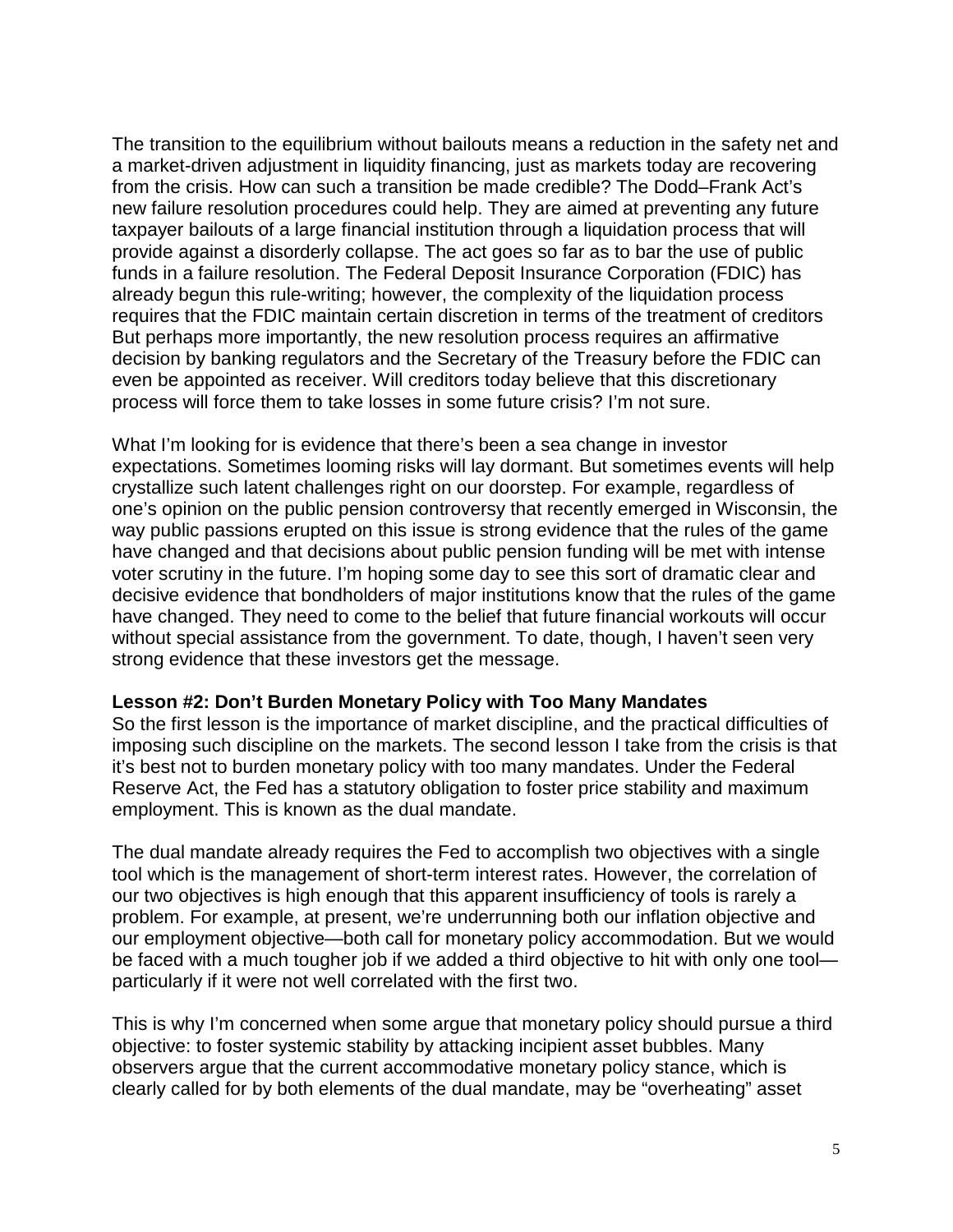markets, possibly increasing the risk of a destabilizing asset bubble. Observers point to the impressive gains in equity markets over the past two years, narrowing junk bond spreads, and certain developments in the market for leveraged loans, such as the return of so-called covenant lite contracts. Are these developments evidence of an incipient bubble? I don't think so.

But even if there were stronger evidence of a bubble, I'm not convinced that leaning against it is good policy. Even if the Fed could accurately detect a bubble in real time, and even if we decided that a bubble-pricking exercise would be warranted, monetary policy is too blunt an instrument for this task. An effort to do so would affect a whole range of macroeconomic and financial variables well beyond the targeted asset prices. That is, our attempts to counter a hypothetical future bubble would end up weakening our efforts to achieve the stabilization benefits embodied in the dual mandate.

To take a concrete example, consider the period following the end of the 2001 recession. Even after the recession had ended, both inflation and payroll employment dropped substantially for another 18 months. By mid-2003, inflation, as measured in real time, had fallen to 0.7 percent, a level low enough to raise worries of deflation. And over one million additional jobs had been lost since the end of the recession. The Fed responded by reducing interest rates, with rates reaching 1 percent in June 2003 and remaining there for a full year. Some observers believe that this policy accommodation exacerbated the subsequent housing bubble. They argue we should have increased rates in 2003 to choke it off. But in that macroeconomic environment, no Fed could have changed course without high degrees of certainty that a debilitating bubble existed, that monetary policy could successfully burst the bubble, and that the benefits of doing so outweighed the costs of higher unemployment and even lower inflation. Such evidence simply wasn't present in 2003.

In fact, econometric studies of this period attribute very little of the surge in residential investment and house prices to unusually loose monetary policy. For example, one study that looked at what would have happened if the funds rate had been boosted by 200 basis points in 2004 found it would have only reduced residential investment by one-quarter percent of GDP. This, in turn, would have increased the unemployment rate by one-half percentage point. The authors conclude that a monetary policy intervention big enough to have significantly reduced housing would have done a good deal of damage to the economy.<sup>[4](#page-5-0)</sup> In retrospect, one might argue that the damage would have been less than what we ended up experiencing. Maybe this is so, but I have not seen supporting empirical analysis. But even if it were the case, this is using hindsight in the extreme.

My conclusion is that monetary policy is the right tool to achieve our goals for economic growth and price stability, and that its effectiveness at achieving these goals should not be compromised by additional mandates.

<span id="page-5-0"></span> $<sup>4</sup>$  See Dokko et al. (2009).</sup>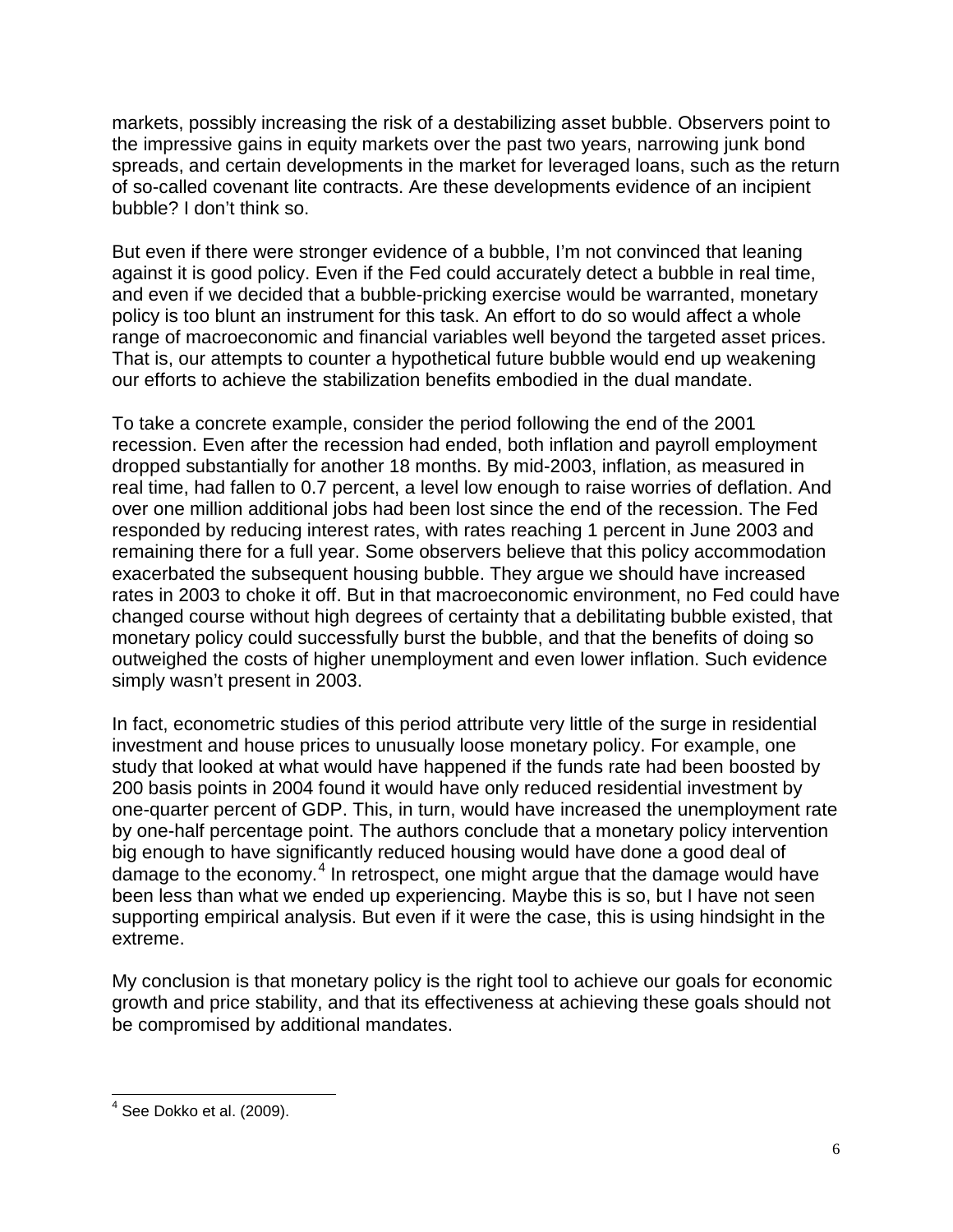#### **Lesson #3: Combating Systemic Instability with Prudential Regulation.**

But this certainly does not let us off the hook when it comes to fostering financial stability. Rather, the Federal Reserve and other governmental bodies have an additional tool—prudential regulation. That is the proper instrument to use against further financial disruption.

The critical importance of financial regulation is the third lesson I draw from the events of the past few years. Prudential regulation ensures that a financial organization has adequate financial safeguards, sound policies and procedures and robust internal controls, along with a strong governance structure to set clear objectives and to monitor those objectives. If these conditions are met, then the organization will have the tools to operate in a safe and sound manner. The role of bank examinations in verifying these outcomes is essential to make sure these objectives are fulfilled.

But with prudential regulation too there are caveats. Combating systemic instability with complex, forward-looking regulatory responses is tough to get right. Typically, risks and imbalances in financial markets take years to build up. In order to control these potential risks, policymakers must take resolute action, and this action must be taken early. However, indicators of potential problems are usually ambiguous, and the cost–benefit trade-offs of aggressive action are rarely clear.

Consider, for example, the commercial real estate (CRE) market. In June of 2007, only 1.8 percent of these loans held by depository institutions were noncurrent. By the end of 2010 this fraction had increased sixfold. For the riskier construction and land development sector, things were even worse, with 16 percent of loans noncurrent at the end of 2010 compared to only 1.4 percent in June 2007.

What could forward-looking prudential regulation have done to mitigate this deterioration in the commercial real estate market? When I asked my supervisory staff this question, their answers were a bit discouraging. The consensus was that we needed to act very early, probably in 2004 or 2005. But this was two or three years before the problems in this sector became clear. Realistically, it would have been very difficult to argue in 2005 that it was necessary to rein in this lending. The banks would give very good arguments why their business was well controlled. They would stress that the CRE loans on their books would be securitized and sold off in short order. Furthermore, real estate prices were rising, delinquencies were almost nonexistent, and various hedges were implemented. I wish it weren't so, but given such arguments, it takes extraordinary confidence to make a contrarian call and rein in a profitable line of business that at the time faces negligible difficulties. In summary, prudential supervision is critical but can be difficult to implement perfectly.

#### **Lesson #4: Keep It Simple**

So this brings me to the fourth lesson: Additional safeguards are necessary, and the best of such safeguards are simple regulatory principles that require minimal discretion in their real-time execution.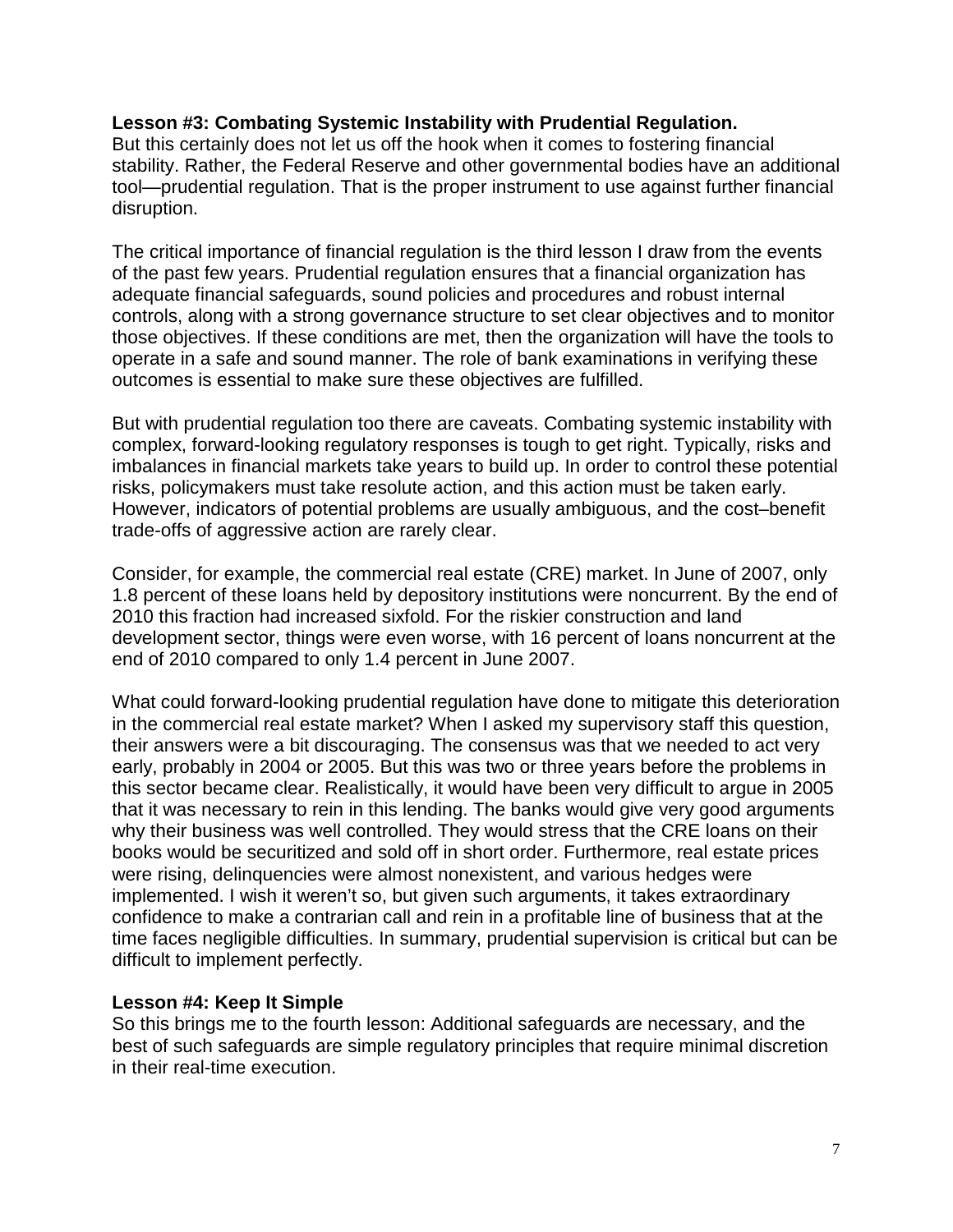Suppose you were designing the defenses for a medieval fort. You could implement complex retractable gates and fences, but these might take time and decisive action to employ. Perhaps a more robust defense would be the simplest: Build a wall around the entire city, or build the city on a mountaintop.

Similarly, regulatory measures that rely less on judgment may prove to be more robust when a crisis hits. An obvious example would be substantial minimum capital requirements, perhaps increasing with the size of the firm. The simplest approach, involving the least discretion, would be to impose a minimal leverage ratio on the firm's entire asset base. This sort of leverage ratio can be implemented as a backstop to the important, but more complex, risk-based capital standards, which require a discretionary process of risk assessment on an asset-by-asset basis.

Capital protects the most senior debt of the firm, ensuring that it is low risk. Such lowrisk debt serves a liquidity function in the shadow banking system analogous to that of insured deposits in retail banking in that it doesn't require monitoring by the debt holder.<sup>[5](#page-7-0)</sup> It's essential that senior debt serving this liquidity function be close to bulletproof. Adequate capital should achieve this.

However, capital is not designed to similarly protect subordinated debt. Such debt provides an incentive for creditors to monitor the risk profile of the firm with its price signaling to the market important changes in their assessment. A somewhat more complicated way to apply capital standards would be to require state-contingent debt that automatically converts to equity in a crisis situation. In the spirit of not relying on regulatory discretion, the key would be to have the conversion triggered automatically by market events.

In addition to stronger capital requirements, we should consider other simple, nondiscretionary regulatory standards. I favor simple minimum-liquidity requirements to limit the degree to which long-term assets can be financed with short-term liabilities. (The Basel Committee on Banking Supervision is currently considering such standards.) In mortgage markets, strong underwriting standards should be imposed. Stability in the over-the-counter derivative markets can be enhanced by requiring central clearing for most contracts, and minimum collateral for the remaining contracts. And in all markets, regulations that enhance transparency can go a long way toward promoting market discipline. All of these measures are relatively simple to implement, and don't rely on regulators having perfect information (or perfect wisdom).

Make no mistake: These additional regulatory mandates will be costly. I remember speaking at our International Bank Conference in 2009 about how we wanted to make sure we never encounter another crisis like the one we just faced. Somewhat surprisingly, a banking industry official at the conference disagreed, saying that this was exactly the wrong prescription. He was fearful that regulatory efforts to maintain systemic stability would be too costly. I think this is a short-sighted position. It focuses on the costs of regulation without acknowledging the real benefits. Strong prudential

<span id="page-7-0"></span> $5$  See Gorton (2010).